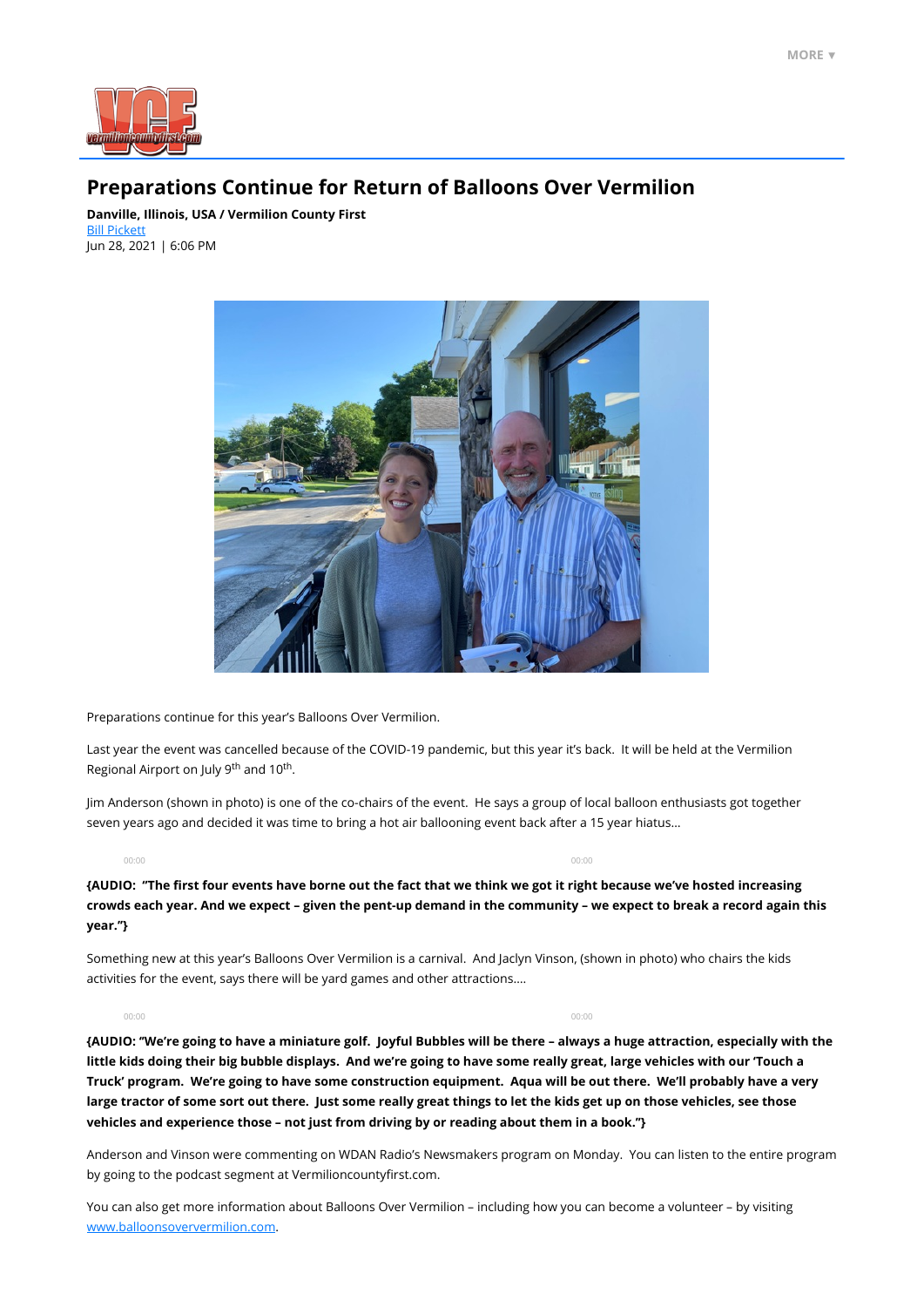| <b>Like 240</b> | Tweet | <b>Share</b> |  |
|-----------------|-------|--------------|--|

# **More News**

**[Westville Teen Crowned 2021 Vermilion County Fair Queen](https://vermilioncountyfirst.com/2021/06/23/westville-teen-crowned-2021-vermilion-county-fair-queen/)**

Jun 24, 2021

### **[Cause of Danville House Fire Probed](https://vermilioncountyfirst.com/2021/06/23/cause-of-danville-house-fire-probed-6/)**

Jun 23, 2021



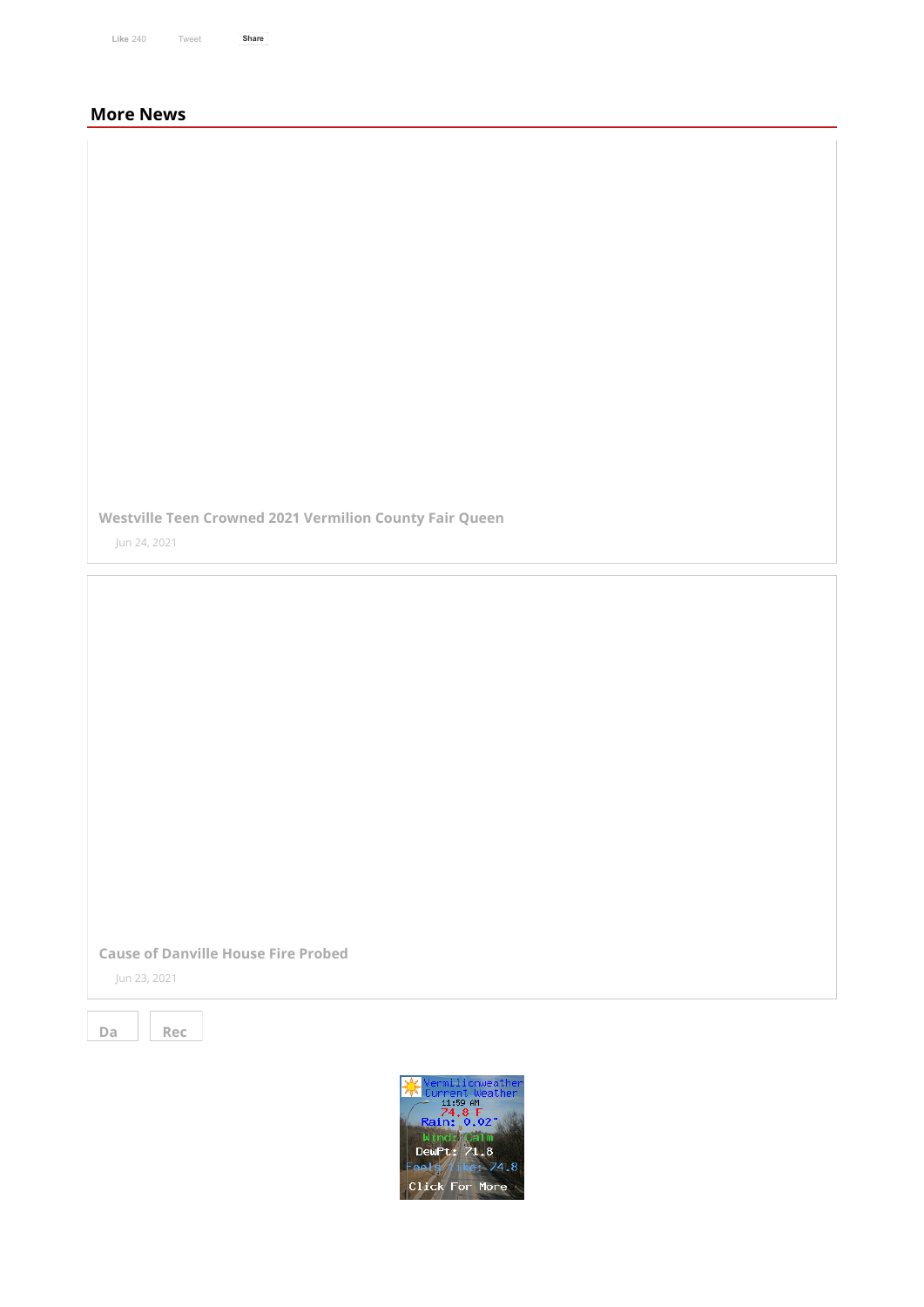

#### Search...



# **Listen Live**







**[More News](https://vermilioncountyfirst.com/news/)**

**[Prisoner Transfer Problems Persist in Illinois](https://vermilioncountyfirst.com/2021/06/28/prisoner-transfer-problems-persist-in-illinois/)**

**[Hoopeston Celebrating 150th Birthday This Week](https://vermilioncountyfirst.com/2021/06/28/hoopeston-celebrating-150th-birthday-with-events/)**

**[Safe Driver Campaign Underway for Holiday](https://vermilioncountyfirst.com/2021/06/28/safe-driver-campaign-underway-for-holiday/)**

**[Preparations Continue for Return of Balloons Over Vermilion](https://vermilioncountyfirst.com/2021/06/28/preparations-continue-for-return-of-balloons-over-vermilion/)**

**[Recreational Areas Closed by Heavy Rains](https://vermilioncountyfirst.com/2021/06/27/recreational-areas-closed-by-heavy-rains/)**